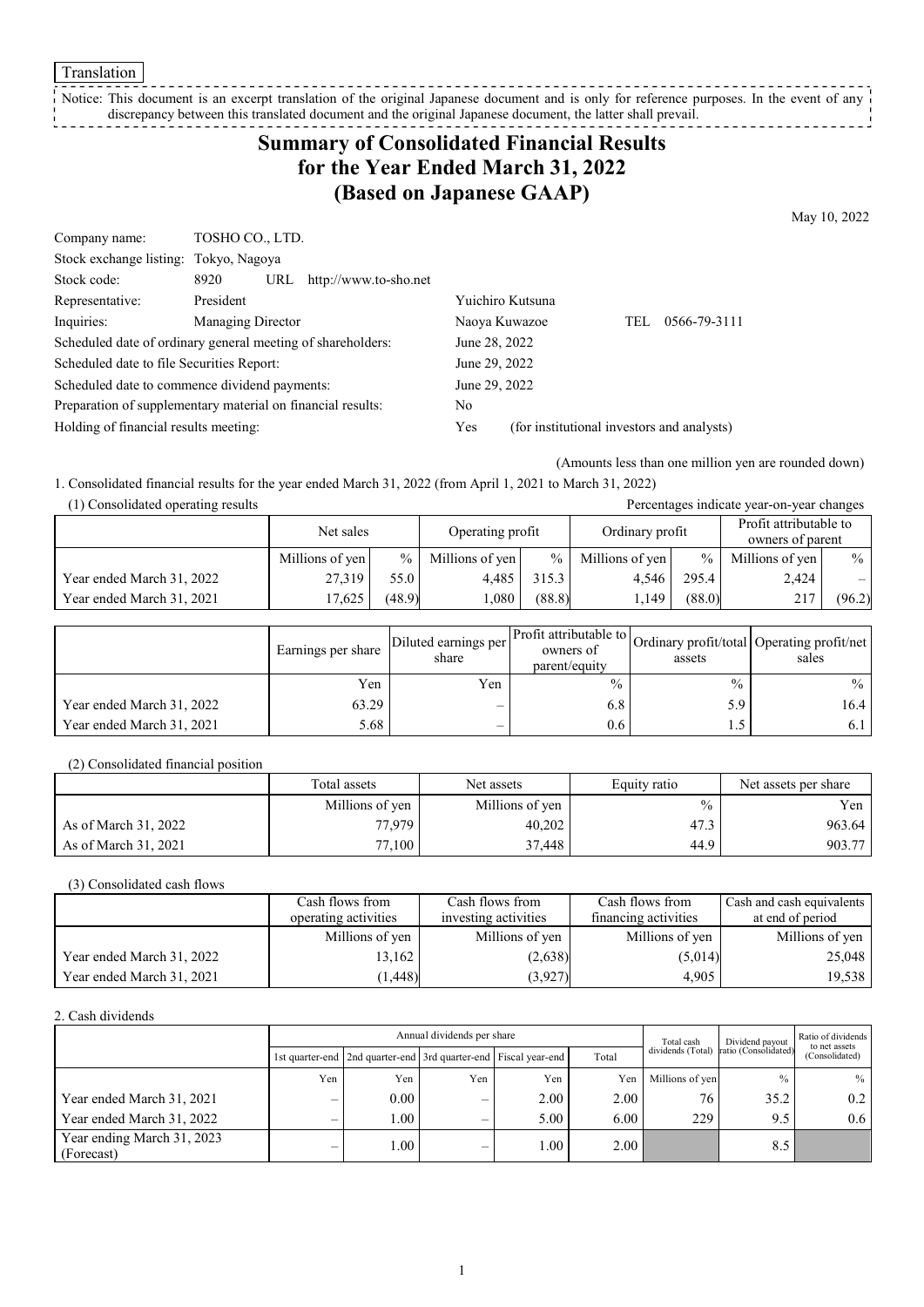3. Forecast of consolidated financial results for the year ending March 31, 2023 (from April 1, 2022 to March 31, 2023)

|                                         |                 |        |                                     |        |                   |                                            |                     |                    | Percentages indicate year-on-year changes |
|-----------------------------------------|-----------------|--------|-------------------------------------|--------|-------------------|--------------------------------------------|---------------------|--------------------|-------------------------------------------|
|                                         | Net sales       |        | Ordinary profit<br>Operating profit |        |                   | Profit attributable to<br>owners of parent |                     | Earnings per share |                                           |
|                                         | Millions of yen |        | $%$ Millions of yen                 |        | % Millions of yen |                                            | $%$ Millions of yen | $\frac{0}{0}$      | Yen                                       |
| Six months ending<br>September 30, 2022 | 9.900           | 2.1    | 800                                 | 10.3   | 800               | 9.1                                        | 370                 | 4.1                | 9.65                                      |
| Full year                               | 20,600          | (24.6) | 2,000                               | (55.4) | 2,000             | (56.0)                                     | 900                 | (62.9)             | 23.49                                     |

No

#### 4. Notes

(1) Changes in significant subsidiaries during the year ended March 31, 2022

(changes in specified subsidiaries resulting in the change in scope of consolidation):

| (2) Changes in accounting policies, changes in accounting estimates, and restatement of prior period financial statements |            |
|---------------------------------------------------------------------------------------------------------------------------|------------|
| Changes in accounting policies due to revisions to accounting standards and other regulations:                            | <b>Yes</b> |
| Changes in accounting policies due to other reasons:                                                                      | No         |
| Changes in accounting estimates:                                                                                          | No         |
| Restatement of prior period financial statements:                                                                         | No         |

(3) Number of issued shares (common shares)

Total number of issued shares at the end of the period (including treasury shares)

| As of March 31, 2022                               |  | 38,315,000 shares   As of March 31, 2021      | 38,315,000 shares |
|----------------------------------------------------|--|-----------------------------------------------|-------------------|
| Number of treasury shares at the end of the period |  |                                               |                   |
| As of March $31, 2022$                             |  | 8,924 shares   As of March 31, 2021           | 8,841 shares      |
| Average number of shares during the period         |  |                                               |                   |
| Year ended March 31, 2022                          |  | 38,306,119 shares   Year ended March 31, 2021 | 38,306,199 shares |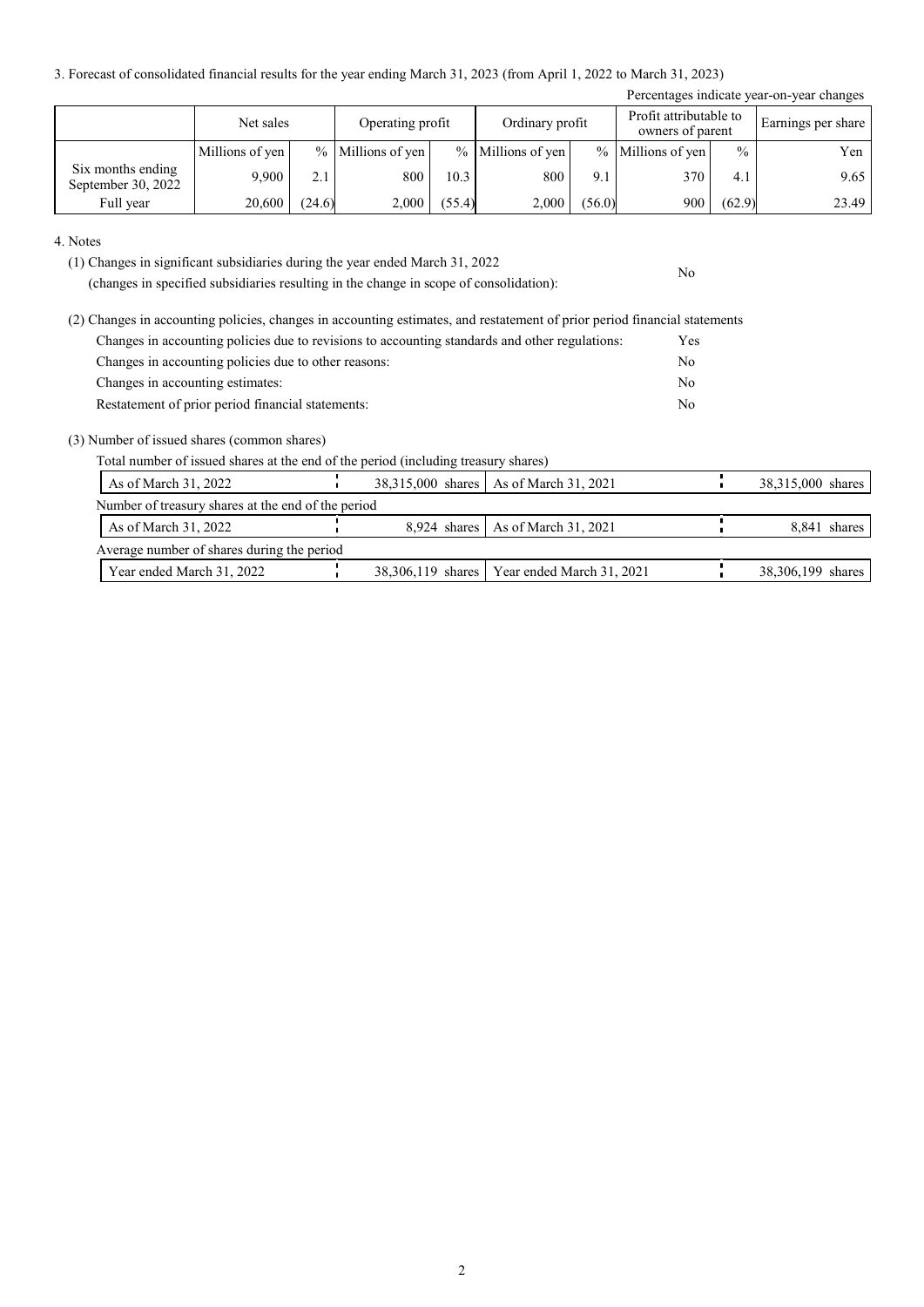# **Consolidated financial statements**

**Consolidated balance sheets**

|                                        |                      | (Thousands of yen)   |
|----------------------------------------|----------------------|----------------------|
|                                        | As of March 31, 2021 | As of March 31, 2022 |
| Assets                                 |                      |                      |
| Current assets                         |                      |                      |
| Cash and deposits                      | 21,900,125           | 26,871,395           |
| Accounts receivable - trade            | 278,302              | 365,217              |
| Trade accounts receivable              | 114,346              | 126,328              |
| Merchandise                            | 1,666                | 1,755                |
| Supplies                               | 55,276               | 47,834               |
| Other                                  | 624,892              | 364,960              |
| Total current assets                   | 22,974,610           | 27,777,492           |
| Non-current assets                     |                      |                      |
| Property, plant and equipment          |                      |                      |
| Buildings and structures               | 55,829,072           | 54,199,744           |
| Accumulated depreciation               | (18, 844, 060)       | (20, 460, 984)       |
| Buildings and structures, net          | 36,985,011           | 33,738,759           |
| Machinery, equipment and vehicles      | 1,936,053            | 1,986,942            |
| Accumulated depreciation               | (1,087,898)          | (1,210,286)          |
| Machinery, equipment and vehicles, net | 848,154              | 776,656              |
| Tools, furniture and fixtures          | 1,511,556            | 1,483,730            |
| Accumulated depreciation               | (1, 192, 889)        | (1,272,090)          |
| Tools, furniture and fixtures, net     | 318,667              | 211,639              |
| Land                                   | 7,037,648            | 5,970,716            |
| Leased assets                          | 4,805,097            | 4,642,083            |
| Accumulated depreciation               | (1,082,966)          | (1, 287, 397)        |
| Leased assets, net                     | 3,722,131            | 3,354,685            |
| Construction in progress               | 764,721              | 612,063              |
| Total property, plant and equipment    | 49,676,334           | 44,664,522           |
| Intangible assets                      |                      |                      |
| Other                                  | 176,349              | 139,832              |
| Total intangible assets                | 176,349              | 139,832              |
| Investments and other assets           |                      |                      |
| Leasehold and guarantee deposits       | 2,712,735            | 2,687,582            |
| Long-term loans receivable             | 66,234               | 50,229               |
| Deferred tax assets                    | 740,851              | 1,099,412            |
| Shares of subsidiaries and associates  |                      | 1,369,620            |
| Other                                  | 738,935              | 182,020              |
| Allowance for doubtful accounts        | (11,760)             | (11,760)             |
| Total investments and other assets     | 4,246,997            | 5,377,105            |
| Total non-current assets               | 54,099,681           | 50,181,460           |
| Deferred assets                        |                      |                      |
| Bond issuance costs                    | 26,058               | 20,758               |
| Total deferred assets                  | 26,058               | 20,758               |
| Total assets                           | 77,100,350           | 77,979,711           |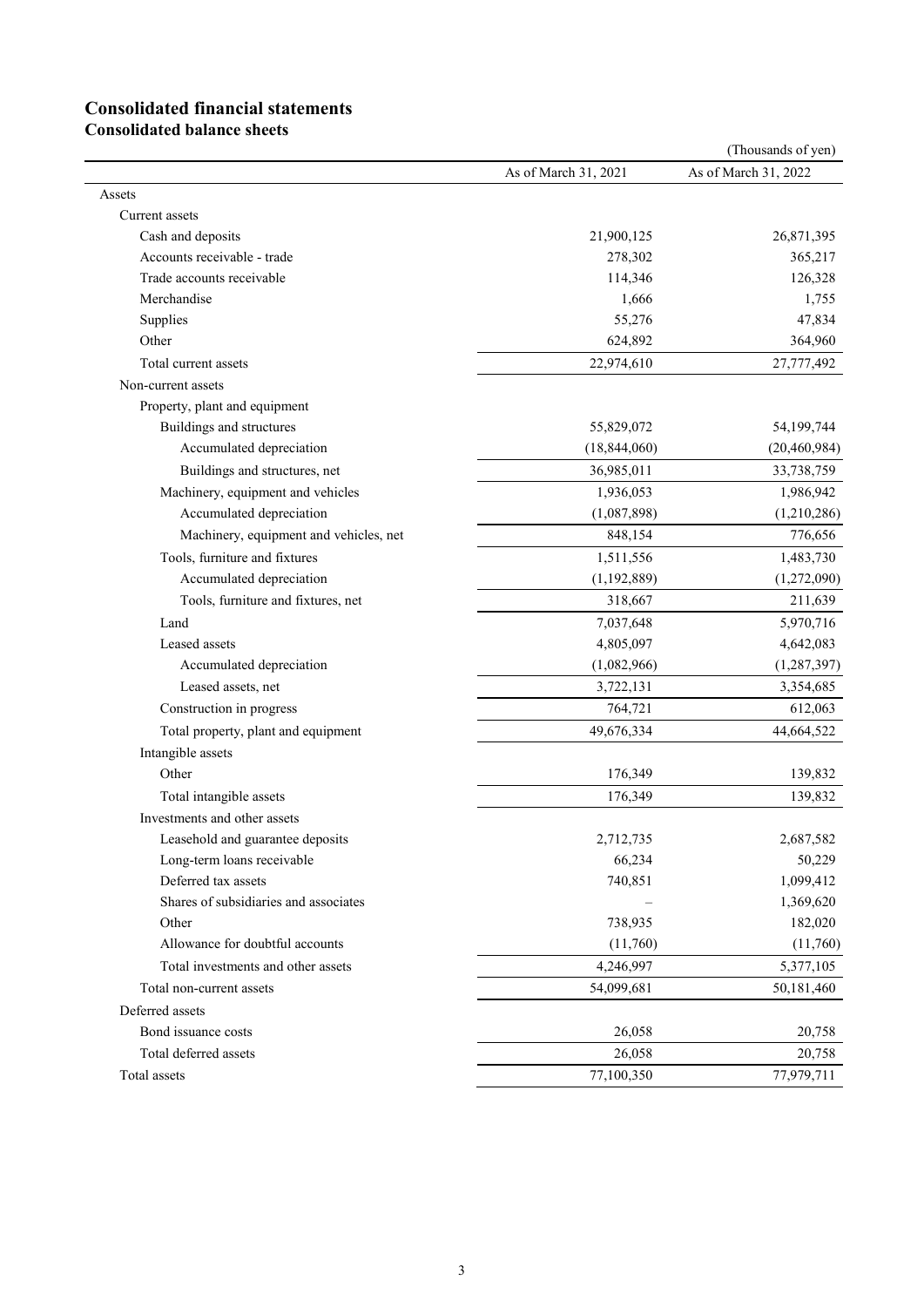|                                                            |                      | (Thousands of yen)   |
|------------------------------------------------------------|----------------------|----------------------|
|                                                            | As of March 31, 2021 | As of March 31, 2022 |
| Liabilities                                                |                      |                      |
| <b>Current liabilities</b>                                 |                      |                      |
| Accounts payable - trade                                   | 184                  | 404                  |
| Current portion of bonds payable                           | 81,000               |                      |
| Current portion of long-term borrowings                    | 5,491,856            | 5,252,926            |
| Lease liabilities                                          | 302,860              | 299,636              |
| Accounts payable - other                                   | 1,309,250            | 1,363,593            |
| Income taxes payable                                       | 189,018              | 2,208,381            |
| Accrued consumption taxes                                  |                      | 1,162,650            |
| Other                                                      | 866,722              | 771,740              |
| Total current liabilities                                  | 8,240,892            | 11,059,333           |
| Non-current liabilities                                    |                      |                      |
| Bonds payable                                              | 5,000,000            | 5,000,000            |
| Long-term borrowings                                       | 18,829,137           | 14,366,211           |
| Lease liabilities                                          | 3,493,277            | 3,131,296            |
| Provision for retirement benefits for directors (and other |                      |                      |
| officers)                                                  | 936,300              | 963,680              |
| Retirement benefit liability                               | 91,858               | 110,134              |
| Asset retirement obligations                               | 2,853,674            | 2,945,773            |
| Other                                                      | 207,131              | 200,959              |
| Total non-current liabilities                              | 31,411,379           | 26,718,054           |
| Total liabilities                                          | 39,652,271           | 37,777,388           |
| Net assets                                                 |                      |                      |
| Shareholders' equity                                       |                      |                      |
| Share capital                                              | 1,580,817            | 1,580,817            |
| Capital surplus                                            | 2,295,403            | 2,295,862            |
| Retained earnings                                          | 30,750,745           | 33,043,549           |
| Treasury shares                                            | (7, 807)             | (7,955)              |
| Total shareholders' equity                                 | 34,619,159           | 36,912,274           |
| Accumulated other comprehensive income                     |                      |                      |
| Remeasurements of defined benefit plans                    | 985                  | 1,168                |
| Total accumulated other comprehensive income               | 985                  | 1,168                |
| Non-controlling interests                                  | 2,827,934            | 3,288,880            |
| Total net assets                                           | 37,448,079           | 40,202,322           |
| Total liabilities and net assets                           | 77,100,350           | 77,979,711           |
|                                                            |                      |                      |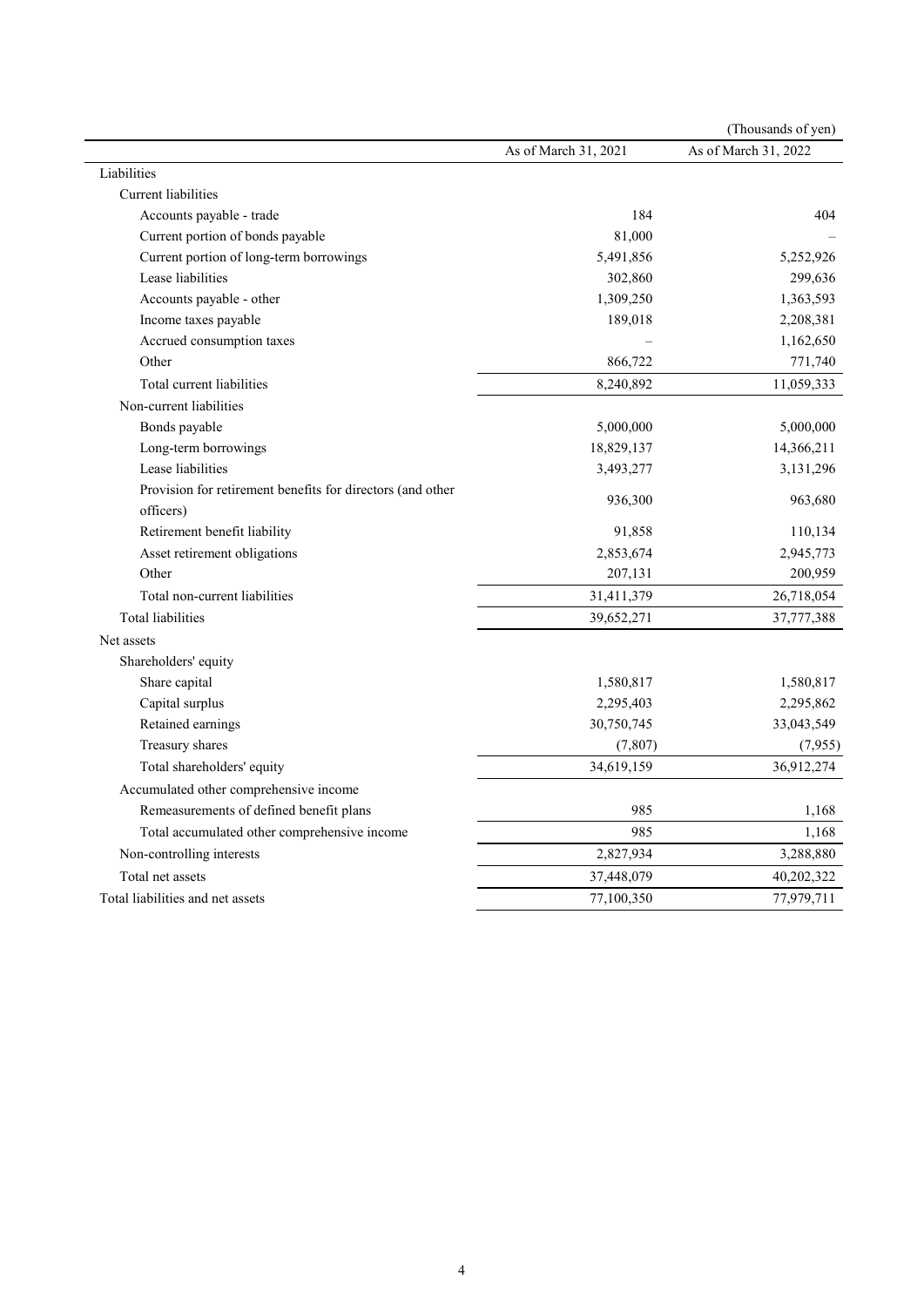# **Consolidated statements of income and consolidated statements of comprehensive income Consolidated statements of income**

|                                                               |                    | (Thousands of yen) |
|---------------------------------------------------------------|--------------------|--------------------|
|                                                               | Fiscal year ended  | Fiscal year ended  |
|                                                               | March 31, 2021     | March 31, 2022     |
| Net sales                                                     | 17,625,205         | 27,319,772         |
| Cost of sales                                                 | 14,746,130         | 21,066,961         |
| Gross profit                                                  | 2,879,074          | 6,252,810          |
| Selling, general and administrative expenses                  |                    |                    |
| Promotion expenses                                            | 66,284             | 17,717             |
| Sales commission                                              | 266,713            | 278,096            |
| Remuneration for directors (and other officers)               | 350,524            | 398,684            |
| Provision for retirement benefits for directors (and other    | 34,430             | 33,285             |
| officers)                                                     |                    |                    |
| Salaries and bonuses                                          | 439,526            | 378,524            |
| Retirement benefit expenses                                   | 7,873              | 5,256              |
| Taxes and dues                                                | 185,678            | 290,282            |
| Depreciation                                                  | 37,451             | 38,067             |
| Other                                                         | 410,530            | 327,853            |
| Total selling, general and administrative expenses            | 1,799,011          | 1,767,768          |
| Operating profit                                              | 1,080,063          | 4,485,042          |
| Non-operating income                                          |                    |                    |
| Interest income                                               | 2,707              | 2,309              |
| Dividend income                                               | 2                  | 18,987             |
| Commission income                                             | 94,926             | 107,647            |
| Rental income                                                 | 11,542             | 14,504             |
| Subsidy income                                                | 103,431            | 69,160             |
| Share of profit of entities accounted for using equity method |                    | 23,095             |
| Other                                                         | 43,330             | 13,733             |
| Total non-operating income                                    | 255,941            | 249,438            |
| Non-operating expenses                                        |                    |                    |
| Interest expenses                                             | 140,812            | 128,894            |
| Interest on bonds                                             | 2,968              | 29,107             |
| Loss on cancellation of rental contracts                      | 18,838             |                    |
| Other                                                         | 23,587             | 29,908             |
| Total non-operating expenses                                  | 186,207            | 187,910            |
| Ordinary profit                                               | 1,149,796          | 4,546,570          |
| Extraordinary income                                          |                    |                    |
| Gain on sale of non-current assets                            |                    | 280                |
| Subsidies for employment adjustment                           | 169,894            | 3,947              |
| Subsidy income                                                |                    | 49,430             |
| Other                                                         | 18,206             |                    |
| Total extraordinary income                                    | 188,101            | 53,658             |
| <b>Extraordinary losses</b>                                   |                    |                    |
| Loss on retirement of non-current assets                      | 8,151              | 3,111              |
| Loss on store closures                                        | 855,212            | 48,805             |
| Loss on changes in construction project                       |                    | 34,247             |
| Other                                                         | 77                 | 5,250              |
| Total extraordinary losses                                    | 863,442            | 91,413             |
| Profit before income taxes                                    | 474,456            | 4,508,815          |
| Income taxes - current                                        | 181,463            | 2,174,571          |
| Income taxes - deferred                                       | 70,411             | (358, 640)         |
| Total income taxes                                            |                    |                    |
| Profit                                                        | 251,874<br>222,581 | 1,815,931          |
|                                                               |                    | 2,692,883          |
| Profit attributable to non-controlling interests              | 4,756              | 268,143            |
| Profit attributable to owners of parent                       | 217,824            | 2,424,740          |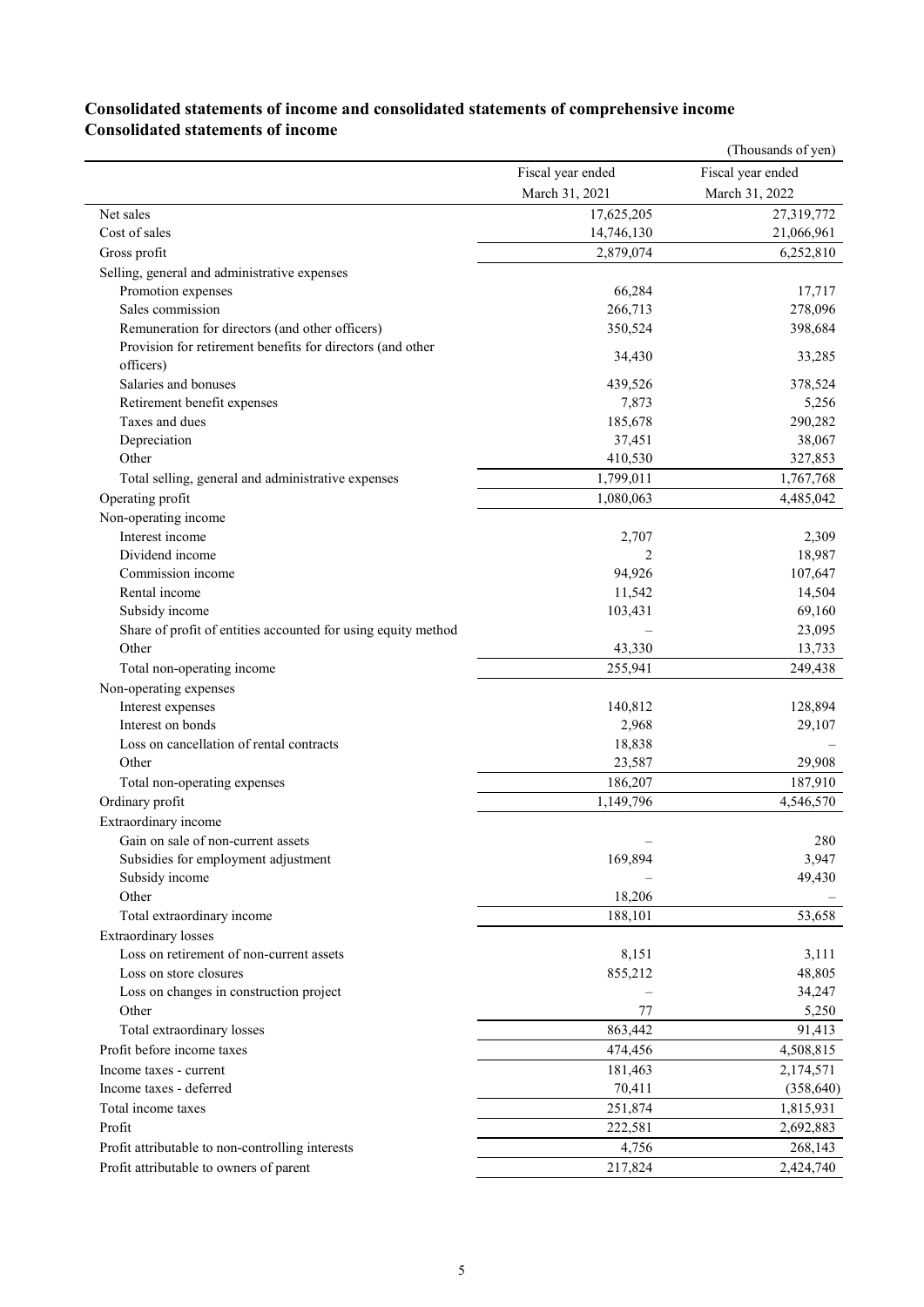# **Consolidated statements of comprehensive income**

| consolidation substanting of completensity income     |                   |                    |
|-------------------------------------------------------|-------------------|--------------------|
|                                                       |                   | (Thousands of yen) |
|                                                       | Fiscal year ended | Fiscal year ended  |
|                                                       | March 31, 2021    | March 31, 2022     |
| Profit                                                | 222,581           | 2,692,883          |
| Other comprehensive income                            |                   |                    |
| Remeasurements of defined benefit plans, net of tax   | 5,457             | 183                |
| Total other comprehensive income                      | 5,457             | 183                |
| Comprehensive income                                  | 228,039           | 2,693,067          |
| Comprehensive income attributable to                  |                   |                    |
| Comprehensive income attributable to owners of parent | 223,282           | 2,424,923          |
| Comprehensive income attributable to non-controlling  | 4,756             | 268,143            |
| interests                                             |                   |                    |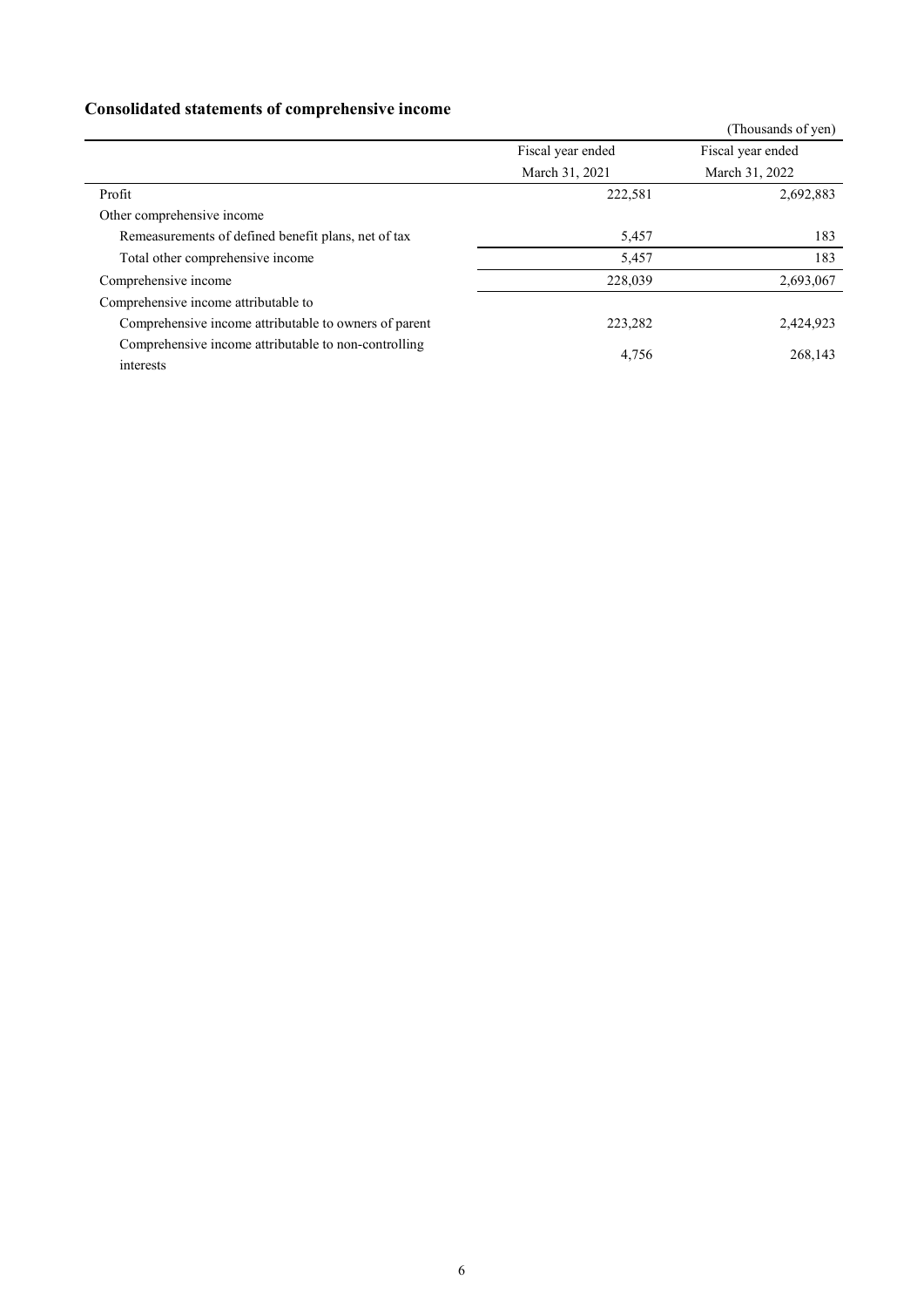#### **Consolidated statements of changes in equity**

Fiscal year ended March 31, 2021

(Thousands of yen)

|                                                                                                     | Shareholders' equity |                 |                   |                 |                               |
|-----------------------------------------------------------------------------------------------------|----------------------|-----------------|-------------------|-----------------|-------------------------------|
|                                                                                                     | Share capital        | Capital surplus | Retained earnings | Treasury shares | Total shareholders'<br>equity |
| Balance at beginning of<br>period                                                                   | 1,580,817            | 2,295,434       | 30,801,064        | (7, 725)        | 34,669,591                    |
| Changes during period                                                                               |                      |                 |                   |                 |                               |
| Dividends of surplus                                                                                |                      |                 | (268, 143)        |                 | (268, 143)                    |
| Profit attributable to<br>owners of parent                                                          |                      |                 | 217,824           |                 | 217,824                       |
| Purchase of treasury<br>shares                                                                      |                      |                 |                   | (81)            | (81)                          |
| Change in ownership<br>interest of parent due to<br>transactions with non-<br>controlling interests |                      | (31)            |                   |                 | (31)                          |
| Change in scope of<br>consolidation                                                                 |                      |                 |                   |                 |                               |
| Net changes in items<br>other than shareholders'<br>equity                                          |                      |                 |                   |                 |                               |
| Total changes during<br>period                                                                      |                      | (31)            | (50,318)          | (81)            | (50, 431)                     |
| Balance at end of period                                                                            | 1,580,817            | 2,295,403       | 30,750,745        | (7,807)         | 34,619,159                    |

|                                                                                                     | Accumulated other comprehensive income     |                                                 |                           |                  |
|-----------------------------------------------------------------------------------------------------|--------------------------------------------|-------------------------------------------------|---------------------------|------------------|
|                                                                                                     | Remeasurements of defined<br>benefit plans | Total accumulated other<br>comprehensive income | Non-controlling interests | Total net assets |
| Balance at beginning of<br>period                                                                   | (4, 472)                                   | (4, 472)                                        | 2,863,407                 | 37,528,526       |
| Changes during period                                                                               |                                            |                                                 |                           |                  |
| Dividends of surplus                                                                                |                                            |                                                 |                           | (268, 143)       |
| Profit attributable to<br>owners of parent                                                          |                                            |                                                 |                           | 217,824          |
| Purchase of treasury<br>shares                                                                      |                                            |                                                 |                           | (81)             |
| Change in ownership<br>interest of parent due to<br>transactions with non-<br>controlling interests |                                            |                                                 | (55)                      | (87)             |
| Change in scope of<br>consolidation                                                                 |                                            |                                                 |                           |                  |
| Net changes in items<br>other than shareholders'<br>equity                                          | 5,457                                      | 5,457                                           | (35, 417)                 | (29,959)         |
| Total changes during<br>period                                                                      | 5,457                                      | 5,457                                           | (35, 473)                 | (80, 447)        |
| Balance at end of period                                                                            | 985                                        | 985                                             | 2,827,934                 | 37,448,079       |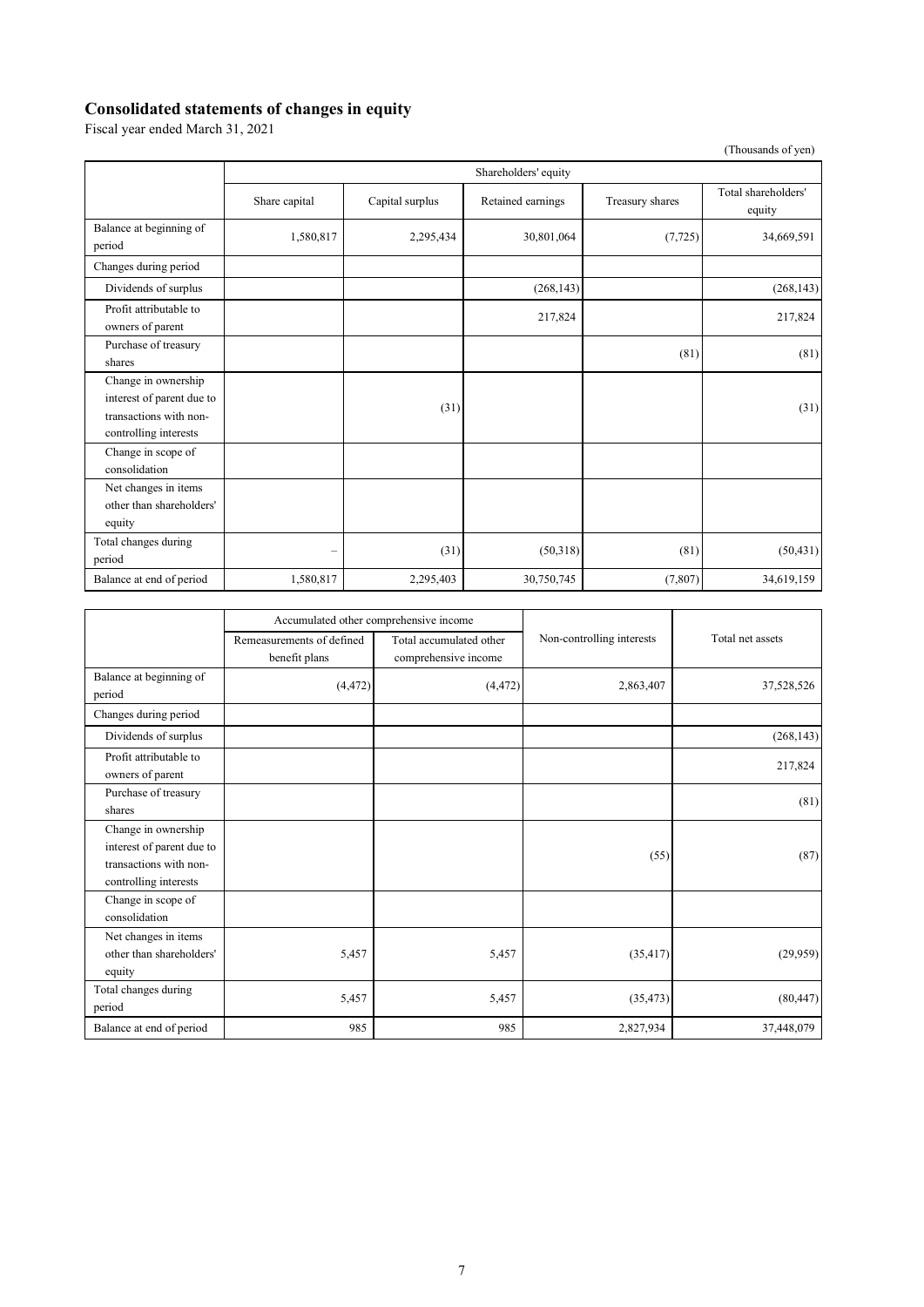### Fiscal year ended March 31, 2022

(Thousands of yen)

|                                                                                                     | Shareholders' equity |                 |                   |                 |                               |
|-----------------------------------------------------------------------------------------------------|----------------------|-----------------|-------------------|-----------------|-------------------------------|
|                                                                                                     | Share capital        | Capital surplus | Retained earnings | Treasury shares | Total shareholders'<br>equity |
| Balance at beginning of<br>period                                                                   | 1,580,817            | 2,295,403       | 30,750,745        | (7,807)         | 34,619,159                    |
| Changes during period                                                                               |                      |                 |                   |                 |                               |
| Dividends of surplus                                                                                |                      |                 | (114,918)         |                 | (114,918)                     |
| Profit attributable to<br>owners of parent                                                          |                      |                 | 2,424,740         |                 | 2,424,740                     |
| Purchase of treasury<br>shares                                                                      |                      |                 |                   | (148)           | (148)                         |
| Change in ownership<br>interest of parent due to<br>transactions with non-<br>controlling interests |                      | (14)            |                   |                 | (14)                          |
| Change in scope of<br>consolidation                                                                 |                      | 474             | (17,017)          |                 | (16, 543)                     |
| Net changes in items<br>other than shareholders'<br>equity                                          |                      |                 |                   |                 |                               |
| Total changes during<br>period                                                                      | $\qquad \qquad -$    | 459             | 2,292,804         | (148)           | 2,293,114                     |
| Balance at end of period                                                                            | 1,580,817            | 2,295,862       | 33,043,549        | (7,955)         | 36,912,274                    |

|                                                                                                     | Accumulated other comprehensive income     |                                                 |                           |                  |
|-----------------------------------------------------------------------------------------------------|--------------------------------------------|-------------------------------------------------|---------------------------|------------------|
|                                                                                                     | Remeasurements of defined<br>benefit plans | Total accumulated other<br>comprehensive income | Non-controlling interests | Total net assets |
| Balance at beginning of<br>period                                                                   | 985                                        | 985                                             | 2,827,934                 | 37,448,079       |
| Changes during period                                                                               |                                            |                                                 |                           |                  |
| Dividends of surplus                                                                                |                                            |                                                 |                           | (114,918)        |
| Profit attributable to<br>owners of parent                                                          |                                            |                                                 |                           | 2,424,740        |
| Purchase of treasury<br>shares                                                                      |                                            |                                                 |                           | (148)            |
| Change in ownership<br>interest of parent due to<br>transactions with non-<br>controlling interests |                                            |                                                 | (28)                      | (42)             |
| Change in scope of<br>consolidation                                                                 |                                            |                                                 |                           | (16, 543)        |
| Net changes in items<br>other than shareholders'<br>equity                                          | 183                                        | 183                                             | 460,973                   | 461,156          |
| Total changes during<br>period                                                                      | 183                                        | 183                                             | 460,945                   | 2,754,243        |
| Balance at end of period                                                                            | 1,168                                      | 1,168                                           | 3,288,880                 | 40,202,322       |